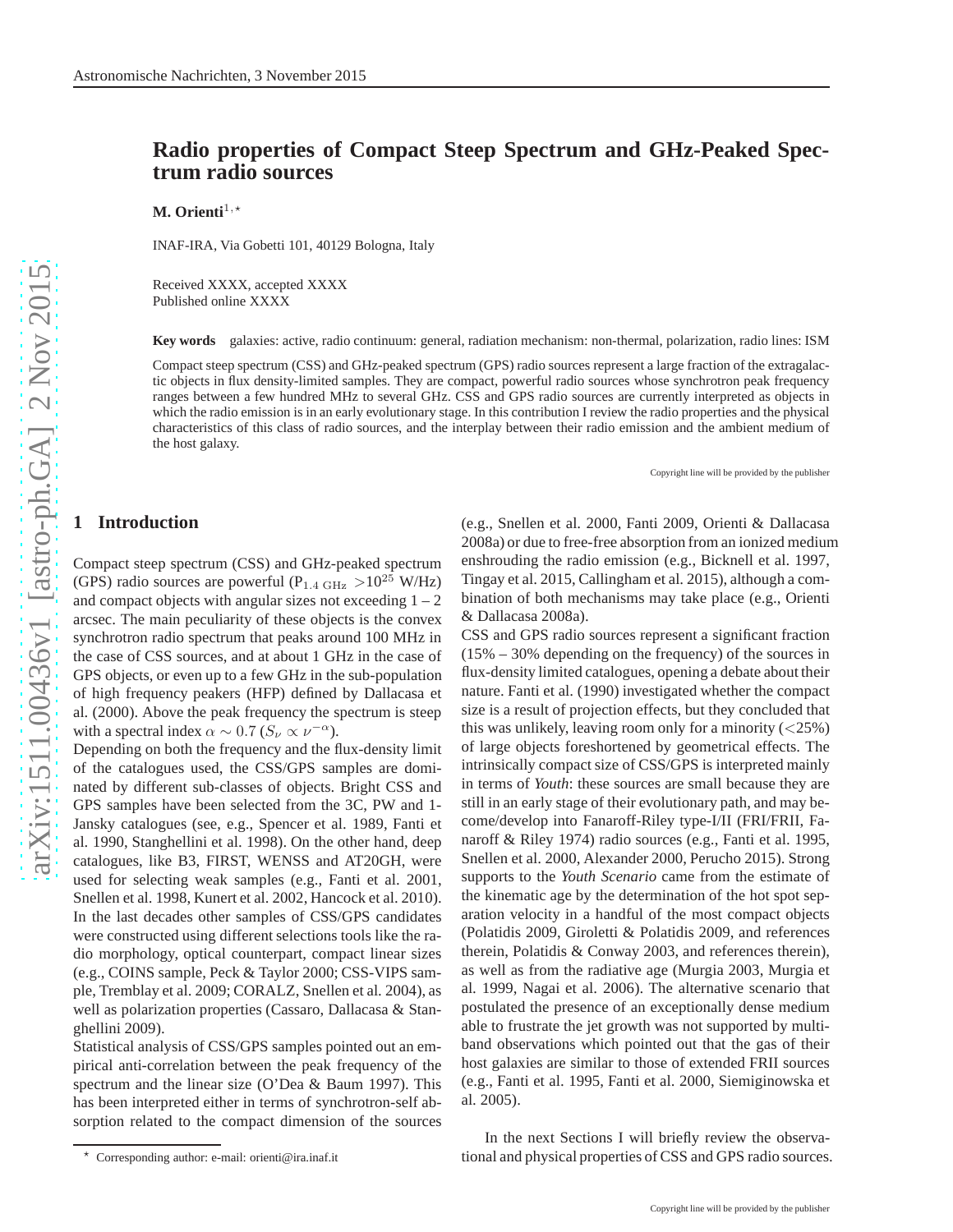Radio properties are presented in Sections 2. In Section 3 I describe the physical parameters, such as the luminosity and the magnetic field, and how they evolve. In Section 4 I discuss the duty cycle of the radio emission, while in Section 5 and 6 I present the characteristics of the ambient medium and their role in producing the observed source asymmetries. A brief Summary is presented in Section 7.

Throughout the paper I assume  $H_0 = 71$  km s<sup>-1</sup> Mpc<sup>-1</sup>,  $\Omega_{\rm M} = 0.27$ ,  $\Omega_{\Lambda} = 0.73$  in a flat Universe. The spectral index is defined as  $S_{\nu} \propto \nu^{-\alpha}$ .

### <span id="page-1-0"></span>**2 Radio properties**

### **2.1 Morphology**

Due to their compact size, CSS/GPS sources appeared unresolved in single-dish observations, and only the advent of interferometers with sub-arcsecond resolution could pinpoint their radio morphology. CSS and GPS are divided into three main morphological classes: 1) symmetric (i.e. twosided) structures; 2) core-jet structures; 3) complex morphology.

Symmetric objects have a two-sided radio structure resembling a scaled-down FRII radio source (Fig. [1\)](#page-2-0). The main ingredients are mini-lobes and hot spots. Sometimes, a weak component hosting the core is present, and, depending on their size, CSS/GPS may be termed as "compact symmetric objects" (CSO) if they are smaller than 1 kpc, or "mediumsized symmetric objects" (MSO) if they extend up to  $10-15$ kpc (Fanti et al. 2001). However, a large fraction of "symmetric" sources have a very asymmetric two-sided morphology, where one side of the source is much brighter than the other (e.g. Saikia et al. 2003, Rossetti et al. 2006). When the core is detected it is usual to find that the brighter lobe is the one closer to the core. This is opposite to what is expected in presence of geometrical effects, suggesting some interaction between the jet and the ambient medium (see Section [6\)](#page-5-0).

In two-sided objects the core usually represent a very small fraction (a few per cent) of the total radio emission of the source indicating the absence of beaming effects (e.g. Wilkinson et al. 1994). On the contrary, in radio sources with a core-jet and complex structure the core dominates the radio emission, suggesting the presence of significant boosting effects. In addition core-jet structures are usually found in CSS/GPS which are optically identified with quasars (e.g., Rossetti et al. 2004, Orienti et al. 2006), supporting the role of projection effects.

As in the case of core-jet structures, also complex morphologies are usually caused by boosting effects, at least in high-luminosity sample. This does not seem to hold in low-luminosity samples where a high fraction of sources (∼30%) have weak extended emission and distorted structures which are likely intrinsic (Kunert-Bajraszewska et al. 2010).

#### **2.2 Variability**

The spectral behaviour and the flux density variability is investigated by multifrequency observations, closely simultaneous when possible, carried out at various epochs. In past works CSS/GPS objects were considered the least variable extragalactic radio sources (O'Dea 1998). However, longterm monitoring campaigns found different results depending on the different sub-classes considered (CSS, GPS, HFP, quasars, galaxies). It turned out that many GPS/HFP sources are picked up with a convex spectrum only during flaring events, when the radio emission is dominated by the jet, while in their average state they possess a flat spectrum (Torniainen et al. 2005, Tinti et al. 2007). In particular, high fraction of CSS radio galaxies are not variable, while only ∼30% of GPS/HFP galaxies preserve the convex spectrum (Torniainen et al. 2007, Orienti et al. 2010, Hancock et al. 2010). The majority of the CSS, GPS, and HFP quasars show significant flux density and spectral variability (Mingaliev et al. 2012, Orienti et al. 2007).

Spectral changing and flux density variability do not always imply that the source is part of the blazar population, rather than a genuine CSS/GPS/HFP object. In fact, changes in the radio spectrum may be a direct consequence of the source expansion (e.g., Tingay & de Kool 2003). In newly born radio sources, the evolution time-scales can be of the order of a few tens of years. Changes in the radio spectrum of such young objects can be appreciable after the short time  $(5 - 10)$ yr) elapsing between the observing epoch. If the variability is due to the source expansion we expect that the peak shifts to lower frequencies, the flux density in the optically-thin regime decreases, while that in the optically-thick part of the spectrum increases. This behaviour has been observed in the HFP RXJ1459+3337 (Orienti & Dallacasa 2008b), as well as in a handful of HFP/GPS sources (Dallacasa & Orienti 2015, Orienti et al. 2010), although some additional variations in the free-free optical depth may be present (e.g., the GPS PKS 1718-649, Tingay et al. 2015).

#### **2.3 Polarization**

CSS/GPS objects are weakly polarized. Multifrequency polarimetric measurements of a sample of CSS/GPS radio sources (Fanti et al. 2004, Cotton et al. 2003) show that very compact objects  $(< 1 \text{ kpc}$ ) are unpolarized or strongly depolarized, and the fractional polarization is strictly related to the frequency: the lower the frequency, the stronger the depolarization. Furthermore, the fractional polarization does not increase gradually with the source size, but there seems to be a discontinuity at a "critical size" (the so-called *Cotton effect*), that is about 6 kpc at 1.4 GHz and moves down to about 1 kpc at higher frequencies.

The strong depolarization of the most compact objects may be related to the interstellar medium of the narrow line region (NLR) which acts as a Faraday Screen, depolarizing and/or rotating the polarized signal. The "amount" of de-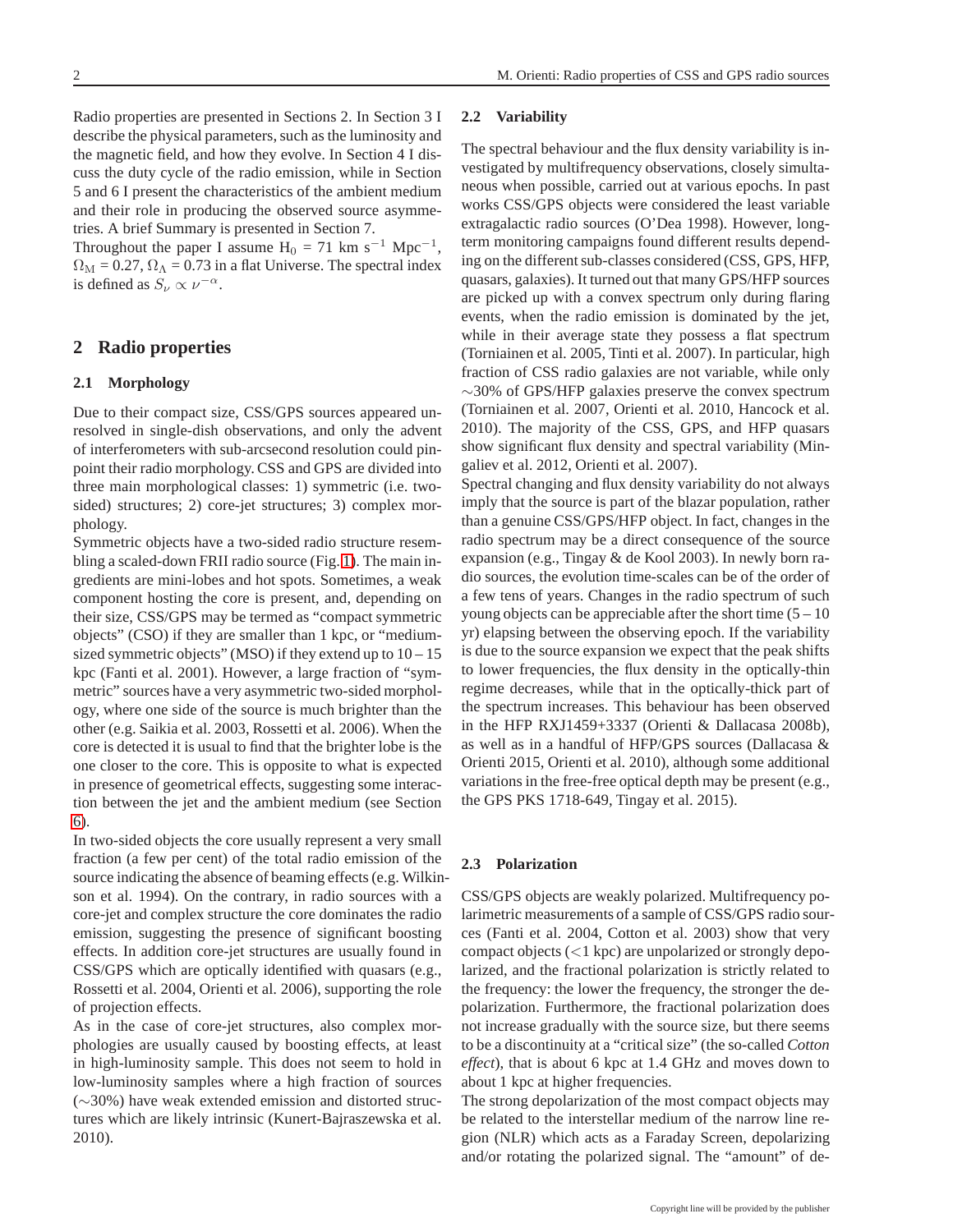

<span id="page-2-0"></span>**Fig. 1** Examples of a symmetric "two-sided" CSO (*left*), and of an asymmetric one (*right*). Adapted from Orienti et al. 2004

polarization and/or rotation depends on both the inhomogeneities of the ambient medium and the distribution of the magnetic field. Support to the presence of a dense and inhomogeneous medium in front of the radio source comes from the large rotation measure (RM) estimated for those sources with some polarized emission. RM of the order of 1000 rad m−<sup>2</sup> or even higher are commonly observed (e.g., O'Dea 1998, Cotton et al. 2006, Rossetti et al. 2008, Mantovani et al. 2013).

A different result was found by Mantovani et al. (2009) who studied a complete sample of CSS with multifrequency single-dish observations. In this case no drop in the polarization was found for the most compact sources. However, this apparent contradiction is likely due to the contamination by geometrically-foreshortened quasars. In fact, if the galaxies are considered separately, the *Cotton effect* is visible again, while the fractional polarization in quasars seems independent from the linear size. In addition, quasars have higher fractional polarization than galaxies, while galaxies experience larger RM. In HFP quasars the high fractional polarization is associated with low RM and high flux density variability (Orienti & Dallacasa 2008c), similar to what is found in blazars (Mantovani, Bondi, & Mack 2011). Subarcsecond resolution observations point out higher RM than those estimated by low-resolution single-dish observations suggesting the presence of blended components.

Another intriguing aspects pointed out by multifrequency observations is an increase of the polarized emission at low frequency (re-polarization). This may be explained either in terms of multiple unresolved components with different spectral characteristics that dominate at different frequencies, or in presence of variability (Mantovani et al. 2009, Orienti & Dallacasa 2008c). In this case the RM does not follow the  $\lambda^2$  correlation (see e.g., Burns 1966).

A remarkable result found is that CSS are more asymmetric in the polarization of the outer lobes than the extended galaxies (Saikia & Gupta 2003). The high incidence of polarization and morphological asymmetries observed in CSS and GPS is likely an indication of jet-gas interaction which is more probable when the radio jet is still piercing its way through the dense medium of the host galaxy (see Section [6\)](#page-5-0).

### **3 Physical properties**

In a scenario where radio sources grow in a self-similar way, the evolution of each radio object originated by an AGN depends on its linear size. The determination of the physical properties in objects at the beginning of their evolution is crucial for setting tight constraints on the initial conditions of the radio emission.

The source size, flux density, and the peak frequency are parameters that can be easily derived from the observations and then used as a starting point to determine the physical properties of the sources.

The existence of a relation between the rest-frame peak frequency and the projected linear size (e.g. O'Dea & Baum 1997) indicates that the mechanism responsible for the curvature of the spectrum is related to the source dimension, and thus to the source age. Interestingly, some of the most compact and asymmetric sources seem to depart from this relation. However, this is likely due to the presence of several sub-components that are responsible for different part of the total radio spectrum: one bright and compact hot spot dominates the radio emission, overwhelming the contribution from the extended structures (e.g. J1335+5844, Orienti & Dallacasa 2014).

Another important relationship to investigate is between the peak flux density and the peak frequency, since they provide constraints on the magnetic field in case the spectral curvature is due to SSA. The analysis of the peak flux density as a function of the peak frequency in CSS/GPS/HFP sources from bright samples suggests a segregation between sources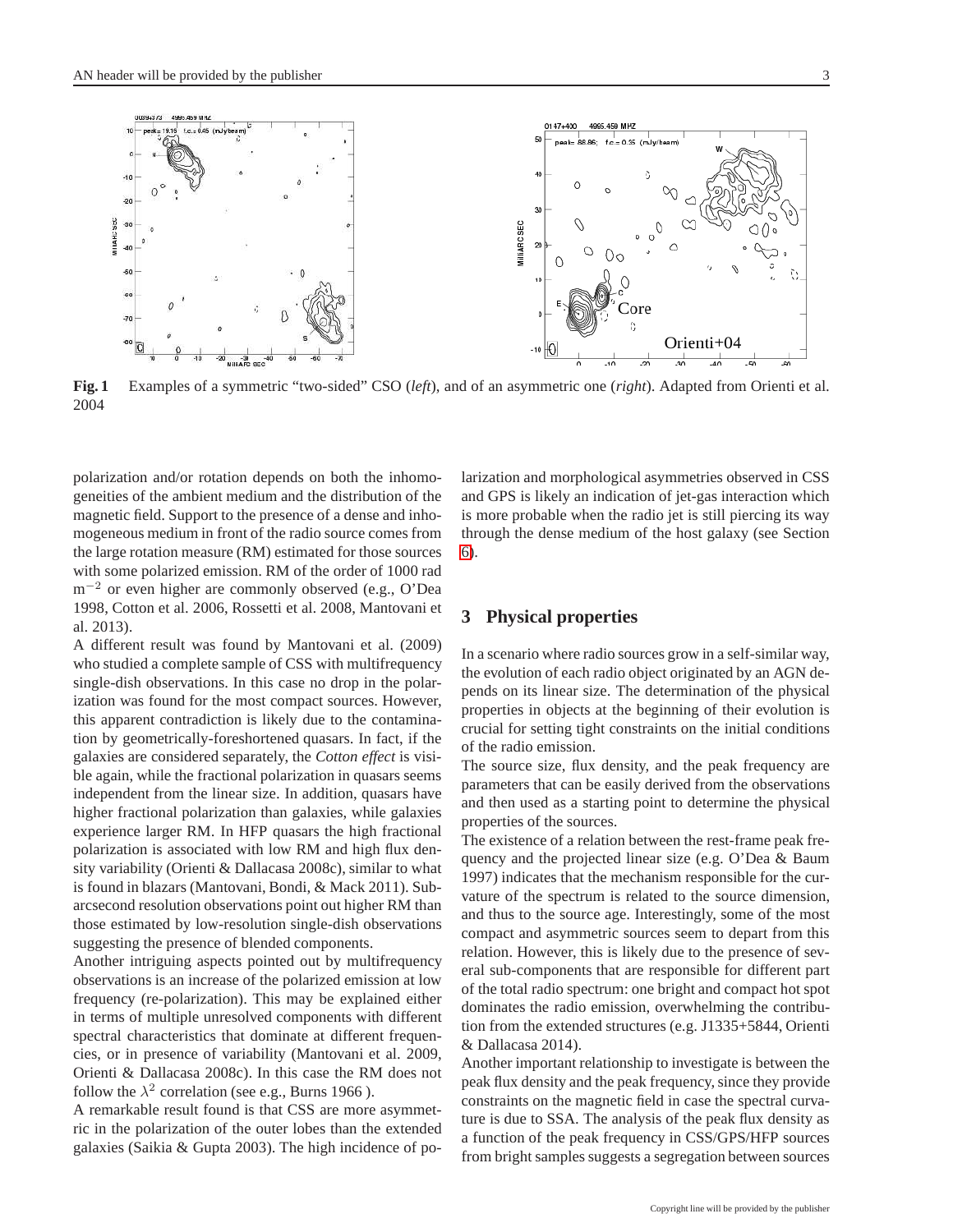identified with galaxies and quasars. When only galaxies are considered there seems to be an anticorrelation between the peak flux density and the peak frequency, as expected if the spectral turnover is due to SSA, although FFA cannot be completely discarded. On the contrary, this anticorrelation does not hold in case of quasars. They have peak frequency in GHz regime, while the peak flux density covers three order of magnitudes, independently of the peak frequency, suggesting a different nature for the majority of galaxies and quasars (Orienti et al. 2010).

#### **3.1 Magnetic field**

The direct measurement of the magnetic field in extragalactic radio sources is a difficult task to carry out. An indirect way to estimate the magnetic field is to assume that the radio source is in minimum energy condition corresponding to a near equipartition of energy between the radiating particles and the magnetic field (Pacholczyk 1970). Although this condition is assumed in many evolutionary models, there is no a priori reason for believing that magnetic fields in radio sources are in equipartition.

As mentioned earlier, a direct measurement of the magnetic field from observable quantities is obtained by means of the spectral parameters. If the spectral peak is produced by SSA, we can compute the magnetic field  $H$  by using observable quantities only:

$$
H \sim f(\alpha)^{-5} \theta^4 S_p^{-2} \nu_p^5 (1+z)^{-1}
$$
 (1)

where  $\theta$  is the source solid angle,  $\nu_{\rm p}$  and  $S_{\rm p}$  are the peak frequency and peak flux density, respectively, z is the redshift, and  $f(\alpha)$  is a function that depends weakly on the spectral index (Kellermann & Pauliny-Toth 1981). Scott & Readhead (1977) and Readhead (1994) computed the magnetic field for sources of low-frequency spectral turnovers close in value to the observing frequency and found that the magnetic fields inferred directly from the spectrum were within a factor of 16 of the equipartition values. However, there are no systematic studies of sources with spectra peaking at higher frequencies, i.e. objects younger than those in Scott & Readhead (1977).

The main difficulty in applying this method has been the uncertainty in determining source component parameters at the turnover frequency, which results in a limited accuracy of the magnetic field estimates. However this method may be used for GPS/HFP sources. The peak frequency around a few GHz gives the possibility to sample both the opticallythick and -thin part of the spectrum by multifrequency high resolution VLBA observations, leading to a fairly accurate estimate of the peak parameters.

The peak magnetic fields estimated for the components of HFP radio sources turned out to be in good agreement with those derived by assuming minimum energy conditions, supporting the idea that in general young radio sources are in minimum energy conditions and their spectral turnover is caused by SSA (Orienti & Dallacasa 2008a, 2008b, 2014). However, there are a few exceptions where the peak magnetic field is orders of magnitude higher than the equipartition value. The analysis of the optically-thick part of the spectrum turned out to be more inverted than the limit value for SSA ( $\alpha$  < -2.5), indicating that the spectral peak is due to FFA. Therefore the magnetic field determined by the peak values is meaningless.

Depending on the size of the sources, the estimated magnetic fields range from a few 150 mG in the most compact components of HFP radio sources down to 0.1 mG in the lobes of CSS (Fanti et al. 2001, Dallacasa et al. 2002, Orienti et al. 2006). The anticorrelation between the magnetic field strength and the linear size is in agreement with what is expected in case the source is adiabatically expanding. However, when the single source components are considered, it emerges that the field intensities found in the various components of the same object can vary up to an order of magnitude (Orienti & Dallacasa 2012). Such differences may arise from asymmetries in the source propagation, for example when the two sides experience a different environment (see Section [5\)](#page-5-1), indicating that simple self-similar evolution models may be not adequate to describe the radio source growth (e.g., Sutherland & Bicknell 2007).

#### **3.2 Luminosity evolution**

Several evolutionary models<sup>[1](#page-3-0)</sup> (e.g. Fanti et al. 1995; Readhead et al. 1996; Snellen et al. 2000) were proposed to describe how the physical parameters (i.e. luminosity, linear size and velocity) evolve as the radio emission grows within the host galaxy. The majority of the proposed models predict an increase of the luminosity and a decrease of the jet advance speed when the radio emission is still embedded within the dense medium of the NLR. Then, as the radio emission emerges from the NLR the luminosity is expected to decrease, while the jet advance speed should not vary significantly. These predictions should be validated by statistical studies of samples of CSS/GPS/HFP spanning a large range of linear size.

O'Dea (1998) studied the radio luminosity at 5 GHz as a function of the projected linear size, but no correlation was found. This may be related to the similar radio power of the selected sources. To determine how the luminosity evolves as the source grows, Orienti & Dallacasa (2014) studied a sample of 51 *bona fide* young radio sources with an unambiguous detection of the core region, and spanning a wide range of linear size, from a few pc up to tens of kpc, for high-luminosity radio sources. To get rid of possible boosting/projection effects that may contaminate the estimate of the physical parameters, only objects optically associated with galaxies were considered when searching for empirical relations.

<span id="page-3-0"></span><sup>&</sup>lt;sup>1</sup> The evolutionary models considered in this review try to explain how an individual radio source grows and evolves, without taking into account any cosmological implication.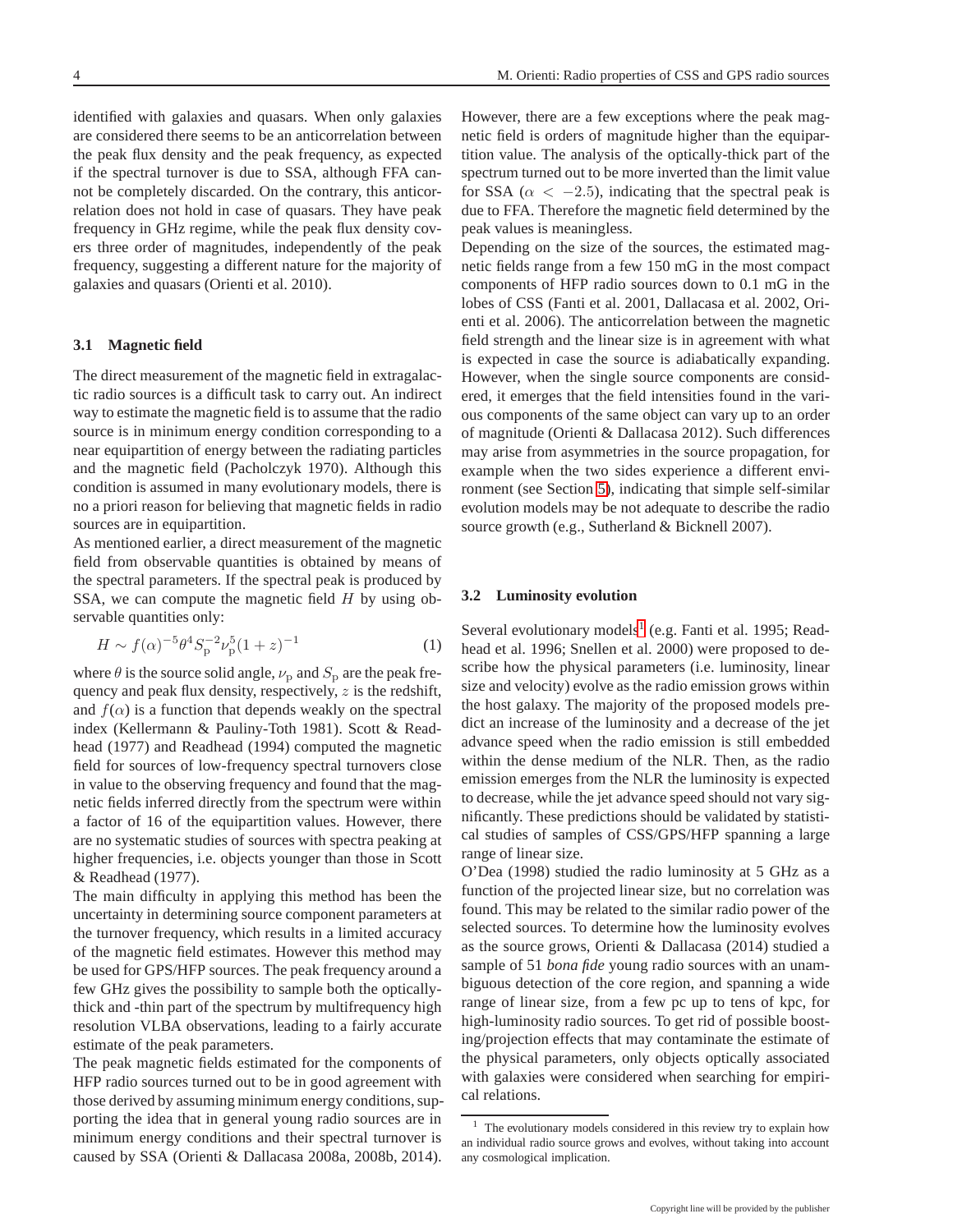50

29

28

27



<span id="page-4-0"></span>for the sources of the sample selected by Orienti & Dallacasa (2014). Filled circles are galaxies, while empty triangles are quasars. Crosses represent the median values of the total luminosity and linear size, for galaxies only, separated into different bins. As a comparison, in the bottom right corner there is the evolutionary trend expected by the model developed in Snellen et al. (2000).

The analysis of the source luminosity at 375 MHz versus the linear size points out two different relations depending on the source size: sources smaller than a few kpc increase their luminosity as they grow, while larger sources progressively decrease their luminosity, in agreement with the evolutionary models (Fig. [2\)](#page-4-0). The smallest sources reside within the innermost region of the host galaxy, where the dense and inhomogeneous ambient medium favours radiative losses. As the radio source expands on a kpc scale, it experiences a smoother and less dense ambient medium and adiabatic losses dominate.

Kunert-Bajraszewska et al. (2010) extended the analysis of the radio power as a function of linear size by including a sample of low-luminosity CSS objects having 1.4-GHz luminosity comparable to that of FRI. They found a clear distinction between high-power and low-power objects: the former seem to follow an evolutionary path similar to that expected by the models. The latter are located below this path and they may represent short-lived objects with a different fate.

#### **4 The life-cycle of the radio emission**

It is nowadays clear that powerful ( $L_{1.4 \text{ GHz}} > 10^{25} \text{ W/Hz}$ ) radio sources are a small fraction of the AGN generally associated with ellipticals, suggesting that the radio activity is a transient phase in the life of these systems. The typical age of active phase in radio sources is about  $10^7 - 10^8$ years, which is followed by a relic phase which is roughly one order of magnitude shorter (Parma et al. 2007).

The onset of radio emission is currently thought to be related to mergers which provide fuel to the central AGN. However, the reason why and when the radio emission switches off is still an open question. The excess of young objects in flux-limited samples suggests the existence of shortlived objects unable to become FRII, and additional ingredients, like the recurrence of the radio emission (e.g., Czerny et al. 2009), or the interplay between the source and the environment, must be considered (see Section [5\)](#page-5-1). Support to the existence of short-lived objects come from statistical studies of the ages of CSO which peak at about 500 years (Gugliucci et al. 2005), and of the sub-class of lowluminosity CSS radio sources (Kunert-Bajraszewska et al. 2010).

If the supply of new relativistic particles turns off, the radio emission fades rapidly due to the severe energy losses and the radio spectrum steepens fast making these sources under-represented in flux-limited catalogues. Indeed, only a few objects have been suggested as faders so far, based on the absence of active regions (Kunert-Bajraszewska et al. 2005, 2006), and the distribution of spectral index found steep across the whole source, like in the case of PKS 1518+047 (Orienti, Murgia, & Dallacasa 2010).

A different situation is the recurrence of the radio emission in an AGN. In this case a "young" radio source, with new activity regions like the core and hot spots, is present close to the fossil of a previous epoch of the radio emission. A clear example of intermittent radio activity is the FRII radio galaxy B0925+420 where three different episodes of jet activity have been observed (Brocksopp et al. 2007).

Extended emission on the kpc-scale and beyond was discovered in the GPS galaxy J0111+3906 (Baum 1990), and interpreted in terms of the relic of a past radio activity which occurred about  $10^7$ - $10^8$  years ago. Recently, a remnant of about 160 kpc in size from an earlier stage of activity was found in the CSS galaxy B2 0258+35, suggesting that the time between subsequent phases of activity in this source is about 10<sup>8</sup> (Shulevski et al. 2012, Brienza et al. 2015).

Following the model by Czerny et al. (2009), the restarting of the radio emission may occur on much shorter (a few thousand years) time scales. This is the case of the HFP sources J1511+0518 and OQ 208 where a relic from the past activity is found at about 50 pc from the reborn object (Orienti & Dallacasa 2008, Luo et al. 2007), indicating that, at least, in some objects the duty-cycle of the radio emission occurs on time-scale of  $10^3 - 10^4$  years.

Following the evolutionary path, CSO should evolve into FRII radio galaxies with ages of  $10^7 - 10^8$  years before the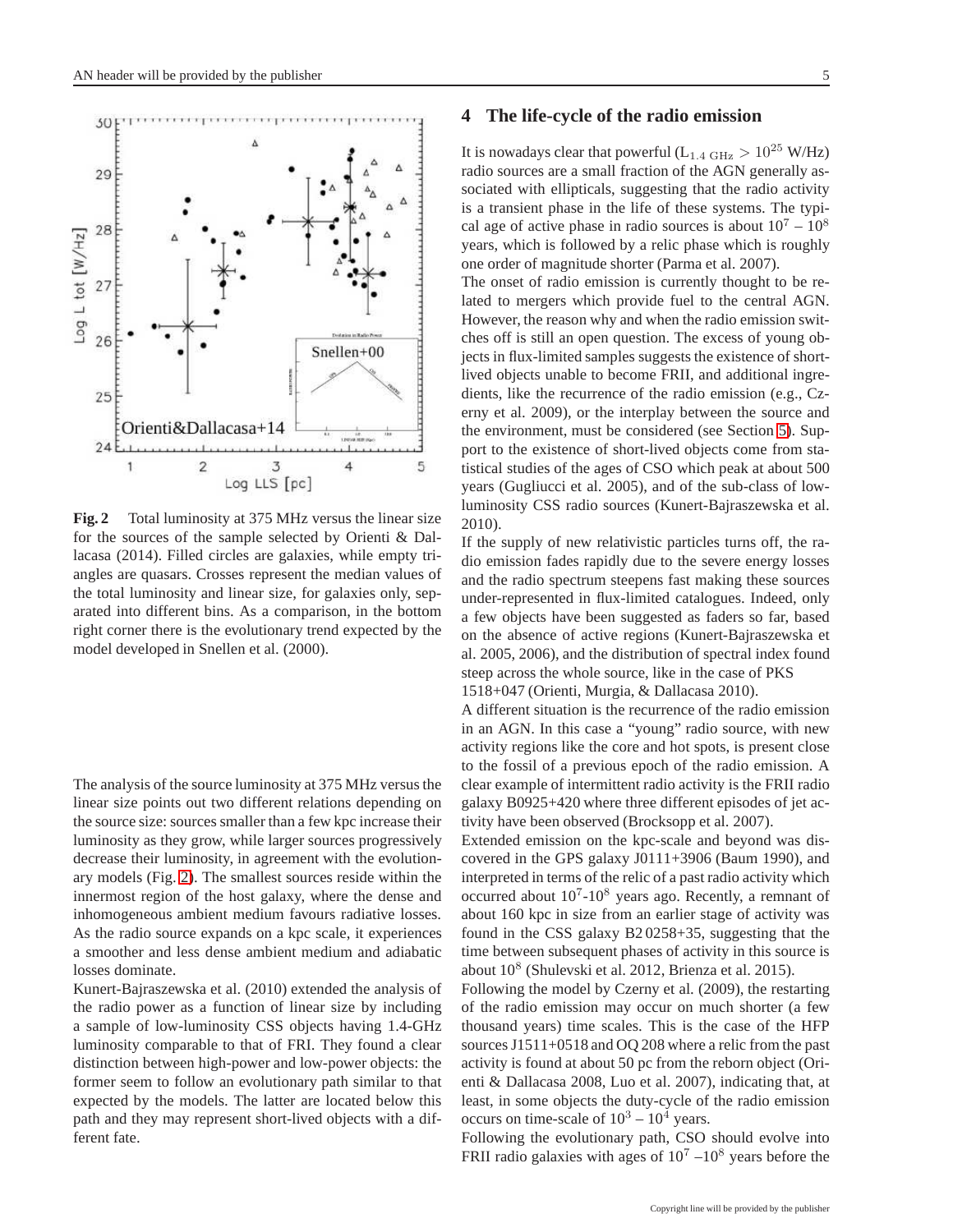radio emission enters in the relic phase. However, it is possible that not all the CSO would become FRII, and a population of fading short-lived objects under-represented in fluxlimited catalogue is expected. If the interruption of the radio activity is a temporary phase and the radio emission from the central engine will restart soon, it is possible that the source will appear again as a CSO without the severe steepening at high frequencies. If this does not happen, the fate of the fading radio source is to emit at lower and lower frequencies, until it disappears at frequencies well below the MHz regime (Fig. [3\)](#page-6-0).

### <span id="page-5-1"></span>**5 Ambient medium**

CSS and GPS radio sources are usually found in early-type gas-rich galaxies. The presence of significant amount of gas in young radio galaxies is supported by a larger incidence of HI absorption in these objects (Vermeulen et al. 2003, Pihlström, Conway, & Vermeulen 2003, Gupta et al. 2006) compared to what is typically found in old and larger radio sources (Morganti et al. 2001). This dense medium is likely the result of the merger that triggered the radio source (Morganti et al. 2004a). The knowledge of the distribution of the gas, either settled in a circumnuclear structure like a disk or a torus, or inhomogeneously distributed in clouds, provides important information on the environment in the innermost region of AGN and its role in the radio jet evolution.

Pihlström et al. (2003) found an empirical anti-correlation between the HI column density,  $N_{\rm HI}$  and the source linear size in a sample of 41 CSS/GPS sources: smaller sources (<0.5 kpc) have larger HI column densities than the larger sources  $(>0.5$  kpc). This result suggests that the HI gas is likely settled in a circumnuclear disk/torus with a radially declining density, and the absorption takes place only against the receding lobe. It is worth noting that the  $N_{\rm HI}$ -LS anticorrelation does not seem to hold in the most compact HFP objects (Orienti, Morganti, & Dallacasa 2006), which highly deviate from the trend by Pihlström et al. (2003). The absence of high HI column density in very compact sources can be explained by both the orientation and the extreme compactness of the sources in a disk/torus scenario, in which our line of sight intersects the circumnuclear structure in its inner region where the low optical depth may be due to high spin and kinetic temperatures.

The presence of a gas distribution consistent with a circumnuclear disk/torus is supported by high-resolution VLBI observations that could trace either the atomic hydrogen across the source (e.g., 4C 31.04, Conway 1999; PKS 1946+708, Peak & Taylor 1999; B2352+495, Araya et al. 2010) or the ionized gas via free-free absorption (J1324+4048 and J0029+3457, Marr et al. 2014; J0111+3906, Marr, Taylor, & Crawford 2001), and by high-sensitivity observations of key molecular species such as CO, HCN, and  $HCO<sup>+</sup>$  (e.g., 4C 31.04, Garcia-Burillo et al. 2009; OQ 208, Ocaña-Flaquer et al. 2010).

Not all the ionized, atomic, and molecular gas is organized in a circumnuclear structure. As a consequence of the recent merger/accretion events experienced by the host galaxy, we expect the presence of unsettled, clumpy gas inhomogeneously distributed particularly in the innermost region. However, a secure prove of such clouds is difficult to obtain usually due to their low optical depth and small filling factor. However, if the cloud impacts with the jet temporarily confining its expansion. Shallow and broad HI absorption lines suggesting a jet-cloud interaction, were found in young or restarted objects, but the lack of angular resolution prevented a reliable interpretation of their origin, either circumnuclear or off-nuclear (Morganti, Tadhunter & Oosterloo 2005). An outstanding example is represented by the young, restarted GPS 4C 12.50, where VLBI observations locate the HI outflow of about  $10^4 M_{\odot}$  at about 100 pc from the nucleus where the radio jet interacts with the ISM, as well as around the associated radio lobe (Morganti et al. 2013). A possible molecular counterpart of the atomic outflow was found by Dasyra & Combes (2012) by deep CO observations. Interestingly, in the same source HI is observed in absorption also against the other lobe and may cause the bending of the jet (Morganti et al. 2004b). These results indicate that, despite the small filling factor of the clumpy medium, jet-cloud interaction can take place and may be responsible for some asymmetric radio sources observed. This may be the case of the two highly asymmetric CSS sources 3C 49 and 3C 268.3, in which HI absorption is observed only against the brightest lobe, which is also the closest to the core, although the non-detection in the other lobe might be due to sensitivity limitation (Labiano et al. 2006).

## <span id="page-5-0"></span>**6 Asymmetries**

As mentioned in Section [2,](#page-1-0) a large fraction of CSS/GPS sources have a very asymmetric structures (e.g., Saikia et al. 2003). A significant fraction (∼50%) of asymmetric sources have the brighter lobe that is also the closer to the core, which is opposite to what is expected if the source is not on the plane of the sky and some beaming effects and path delay are present. The brighter-when-closer trend suggests that the two jets are piercing their way through an inhomogeneous medium as pointed out by HI observations (see Section [5\)](#page-5-1). The interaction between the advancing jet and a clumpy medium may enhance the luminosity due to high radiative losses which become predominant with respect to the adiabatic ones. Jet-cloud interactions should be more frequent during the first stages of the radio emission, when the jet is piercing its way through the dense and inhomogeneous gas of the host galaxy. Fig. [4](#page-6-1) shows the flux density ratio versus the linear size of a sample of CSS/GPS and FRII (Orienti & Dallacasa 2008d). Sources larger than ∼15 kpc are more symmetric than the smaller ones.

The enhancement of the flux density may explain part of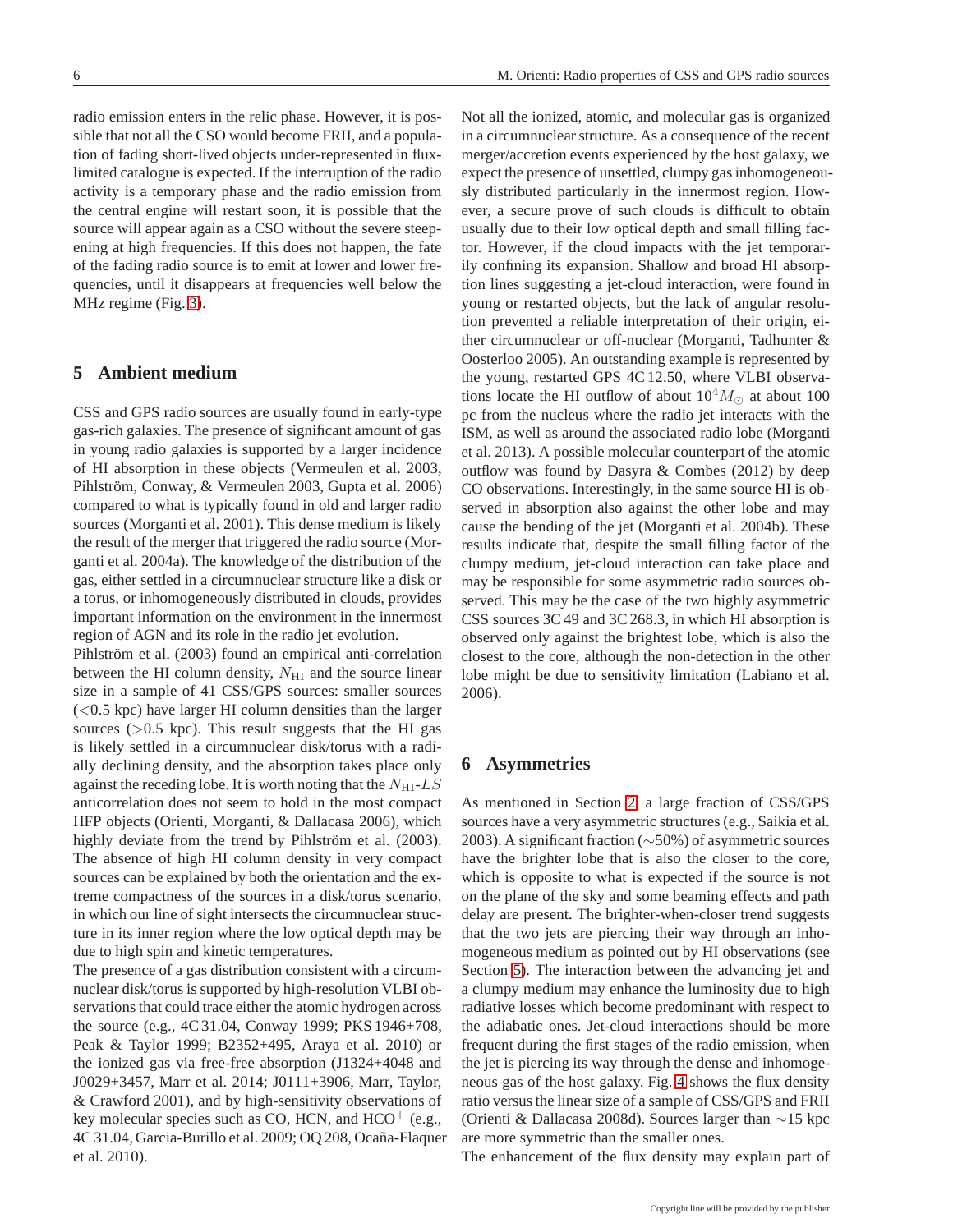

Relic

Murgia+

<span id="page-6-0"></span>**Fig. 3** The evolutionary path of the radio emission. Young CSO (*top left*, image adapted from Orienti et al. 2004) may become either a classical large FRII (*bottom left*, image adapted from Mack et al. 2009) or a relic in the case of the activity phase switches off soon after its onset (*bottom right*, image adapted from Murgia et al. 2011). If the central engine goes through another active phase, a newly-born bright and compact object can be observed close to the relic of the previous activity (*top right*, image adapted from Tinti et al. 2005).

Hot-spot

the high number counts of CSS/GPS objects in flux density limited samples. Furthermore, although the jet-medium interaction may not frustrate the source expansion for its whole lifetime, it may severely slow down its growth. The high fraction of CSS sources with a brighter-when-closer behaviour suggests that jet-cloud interactions are not so unlikely and it may cause an underestimate of the source age.

**FRI/II** 

 $Hot-spot$ 

# **7 Concluding remarks**

It has been more than two decades that compact steep spectrum and GHz-peaked spectrum radio sources are under investigation. During this time some questions got an answer, perhaps not unique, and new questions raised.

It is now fairly recognized that the majority of CSS and GPS radio sources, at least those optically associated with galaxy represent an early stage in the radio source evolution. These objects show two-sided structures similar to FRII radio galaxies, but on much smaller scales. No significant variability is observed. However, some level of variability explained in terms of adiabatic expansion in very young objects have been observed in a few radio sources.

The distinctive characteristic of CSS/GPS objects, i.e. the presence of a spectral turnover at low frequencies, is mainly



<span id="page-6-1"></span>**Fig. 4** The flux density ratio of the lobes versus the source linear size. Crosses represent the median value computed on various range of linear sizes. Adapted from Orienti & Dallacasa (2008d).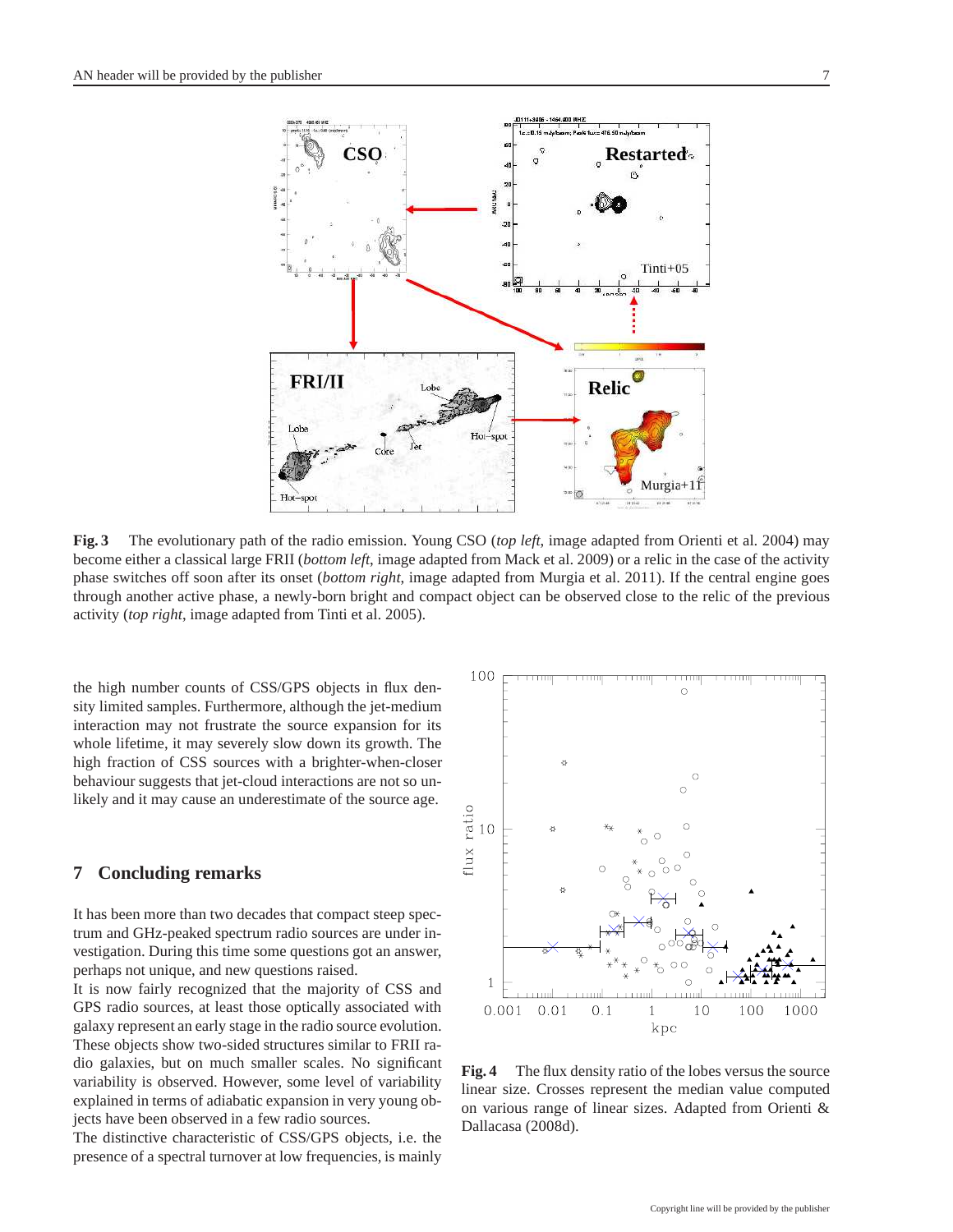due to SSA, although an additional contribution from FFA is detected in the most compact objects. The ambient medium enshrouding the radio emission is rich and inhomogeneous, favouring interactions between the jet and dense clouds. The high fraction of asymmetric sources, that is much higher than in extended FRII galaxies, points out how frequently a cloud can impact with one jet, temporarily confining, or at least slowing down, its advance speed, and enhancing the synchrotron emission. This may explain part of the excess in the number counts in flux limited sample. In fact, CSS/GPS are too many, even if we assume a decrease of the luminosity as they grow. This is predicted by the evolutionary models developed taking into account the ambient medium, and is confirmed by observations of samples of CSS/GPS spanning a large range of linear size.

Following the evolutionary scenario, GPS radio sources are the progenitors of CSS objects, which then should evolve in FRII radio galaxies. However, it seems that some CSS/GPS are short-lived objects, with ages up to  $10^3 - 10^4$  years, which may never become large sources with size of hundred of kpc or more. Only a handful of CSS/GPS have been recognized to be in a relic phase on the basis of the absence of active regions. These objects are under-represented in fluxlimited catalogues due to the steepness of their synchrotron spectrum. The advent of the new radio facilities, like LO-FAR, Merkaat, ASKAP, and SKA, will provide a step forward in estimating the incidence of short-lived and/or recurrent objects, providing a further piece in the puzzle of our understanding of the radio emission phenomenon.

*Acknowledgements.* I would like to thank Daniele Dallacasa for all the helpful and constructive discussions about the topics presented in this work.

### **References**

- Alexander, P.: 2000, MNRAS, 319, 8
- Araya, E.D., Rodriguez, C., Pihlström, Y., et al.: 2010, AJ, 139, 17
- Bicknell, G.V., Dopita, M.A., O'Dea, C.P.: 1997, ApJ, 485, 112
- Brienza, M., et al.: 2015, AN, this issue
- Brocksopp, C., Kaiser, C.R., Schoenmakers, A.P., de Bruyn, A.G.: 2007, MNRAS, 382, 1019
- Burns, B.F.: 1966, MNRAS, 133, 6
- Callingham, B.M., Gaensler, B.M., Ekers, R.D., et al.: 2015, ApJ, in press
- Cassaro, P., Dallacasa, D., Stanghellini, C.: 2009, AN, 330, 203
- Conway, J.E.: 1999, NewAR, 43, 509
- Cotton, W.D., Dallacasa, D., Fanti, C., et al.: 2003, PASA, 20, 12
- Cotton, W.D., Fanti, C., Fanti, R., Bicknell, G., Spencer, R.E.: 2006, A&A, 448, 535
- Dallacasa, D., Stanghellini, C., Centonza, M., Fanti, R.: 2000, A&A, 363, 887
- Dallacasa, D., Tinti, S., Fanti, C., et al.: 2002, A&A, 389, 115
- Dallacasa, D., Orienti, M., Fanti, C., Fanti, R., Stanghellini, C.: 2014, MNRAS, 433, 147
- Dallacasa, D., Orienti, M.: 2015, AN, this issue
- Dasyra, K.M., Combes, F.: 2012, A&A, 541, 7
- Fanaroff B.L., Riley J.M.: 1974, MNRAS, 167, 31
- Fanti, R., Fanti, C., Schilizzi, R.T., et al.: 1990, A&A, 231, 333
- Fanti, C., Fanti, R., Dallacasa, D., et al.: 1995, A&A, 302, 317
- Fanti, C., Pozzi, F., Fanti, R., et al.: 2000, A&A, 358, 499
- Fanti, C., Pozzi, F., Dallacasa, D., et al.: 2001, A&A, 369, 380
- Fanti, C., Branchesi, M., Cotton, W.D., et al.: 2004, A&A, 427, 465
- Fanti, C.: 2009, AN, 330, 120
- Garcia-Burillo, S., Combes, F., Usero, A., Fuente, A.: 2009, AN, 330, 245
- Giroletti, M., Polatidis, A.: 2009, AN, 330, 193
- Gugliucci, N.E., Taylor, G.B., Peck, A.B., Giroletti, M.: 2005, ApJ, 622, 136
- Gupta, N., Salter, C.J., Saikia, D.J., Ghosh, T., Jeyakumar, S.: 2006, MNRAS, 373, 972
- Hancock, P.J., Sadler, E.M., Mahony, E.K., Ricci, R.: 2010, MN-RAS, 408, 1187
- Kellermann, K.I., Pauliny-Toth, I.I.K.: 1981, ARA&A, 19, 373
- Kunert, M., Marecki, A., Spencer, R.E., Kus, A.J., Niezgoda, J.: 2002, A&A, 391, 47
- Kunert-Bajraszewska, M., Marecki, A., Thomasson, P., Spencer R.E.: 2005, A&A, 440, 93
- Kunert-Bajraszewska, M., Marecki A., Thomasson P.: 2006, A&A, 450, 945
- Kunert-Bajraszewska, M., Gawronski, M.P., Labiano, A., Siemiginowska, A.: 2010, MNRAS, 408, 2261
- Labiano, A., Vermeulen, R. C., Barthel, C. P., et al.: 2006, A&A, 447, 481
- Luo, W.-F., Yang, J., Cui, L., Liu, X., Shen, Z.-Q.: 2007, ChJAA, 7, 611
- Mack, K.-H., Prieto, M.A., Brunetti, G., Orienti, M.: 2009, MN-RAS, 392, 705
- Mantovani, F., Mack, K.-H., Montenegro-Montes, F.M., Rossetti, A., Kraus, A.: 2009, A&A, 502, 61
- Mantovani, F., Bondi, M., Mack, K.-H.: 2011, A&A, 533, 79
- Mantovani, F., Rossetti, A., Junor, W., Saikia, D.J., Salter, C.J.: 2013, A&A, 555, 4
- Marr, J.M., Taylor, G.B., Crawford, F., III: 2001, ApJ, 550, 160
- Marr, J.M., Perry, T.M., Read, J., Taylor, G.B., Morris, A.O.: 2014, ApJ, 780, 178
- Mingaliev, M.G., Sotnikova, Yu.V., Torniainen, I., Tornikoski, M., Udovitskiy, R.Yu.: 2012, A&A, 544, 25
- Morganti, R., Oosterloo, T.A., Tadhunter, C.N., et al.: 2001, MN-RAS, 323, 331
- Morganti, R., Greenhill, L.J., Peck, A.B., Jones, D. L., Henkel, C.: 2004a, NewAR, 48, 1195
- Morganti, R., Oosterloo, T., Tadhunter, C. N., et al.: 2004b, A&A, 424, 119
- Morganti, R., Tadhunter, C.N., Oosterloo, T.A.: 2005, A&A, 444, 9
- Morganti, R., Fogasy, J., Paragi, Z., Oosterloo, T., Orienti, M.: 2013, Science, 341, 1082
- Murgia, M.: 2003, PASA, 20, 19
- Murgia, M., Fanti, C., Fanti, R., et al.: 2009, A&A, 345, 769
- Murgia, M., Parma, P., Mack, K.-H., et al.: 2011, A&A, 526, 148 Nagai, H., Inoue, M., Asada, K., Kameno, S., Doi, A.: 2006, ApJ,
- 648, 148
- Oca˜na-Flaquer, B., Leon, S., Combes, F., Lim, J.: 2010, A&A, 518, 9
- O'Dea, C.P., Baum, S.A.: 1997, AJ, 113, 148
- Orienti, M., Dallacasa, Tinti, S., Stanghellini, C.: 2006, A&A, 450, 959
- Orienti, M., Dallacasa, D., Stanghellini, C.: 2007, A&A, 475, 813 Orienti, M., Dallacasa, D.: 2008a, A&A, 487, 885